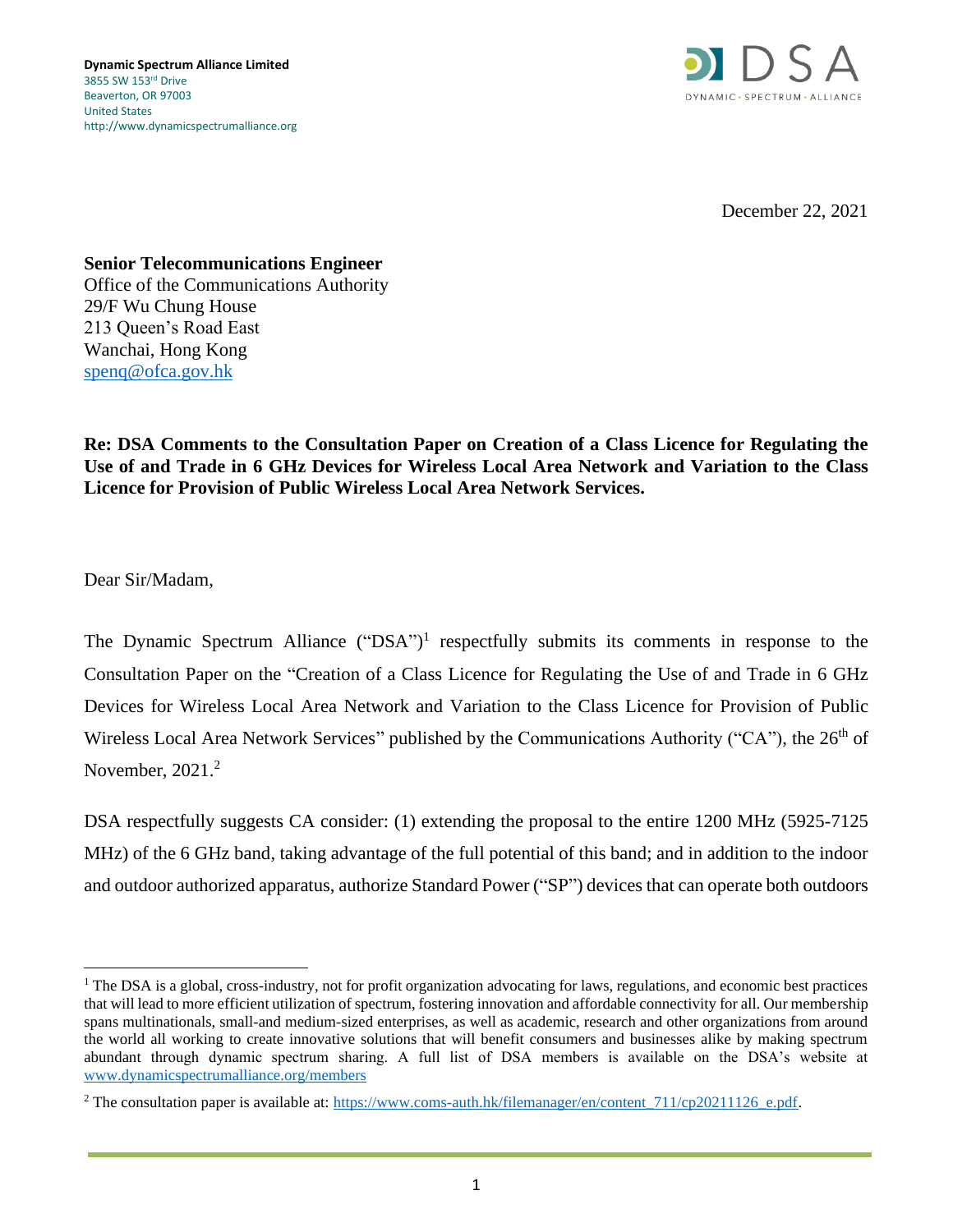

and indoors with a maximum power of 36 dBm under control of an automated frequency control ("AFC") systems.

DSA appreciates the opportunity to participate in the consultation and to present our views and comments on the reference document. Additional to these comments, we attach the recently published whitepaper "6 GHz band: Why 1200 MHz and Why Now?". We are available to discuss these comments and provide any additional information.

Respectfully submitted,

Martha SUAREZ President Dynamic Spectrum Alliance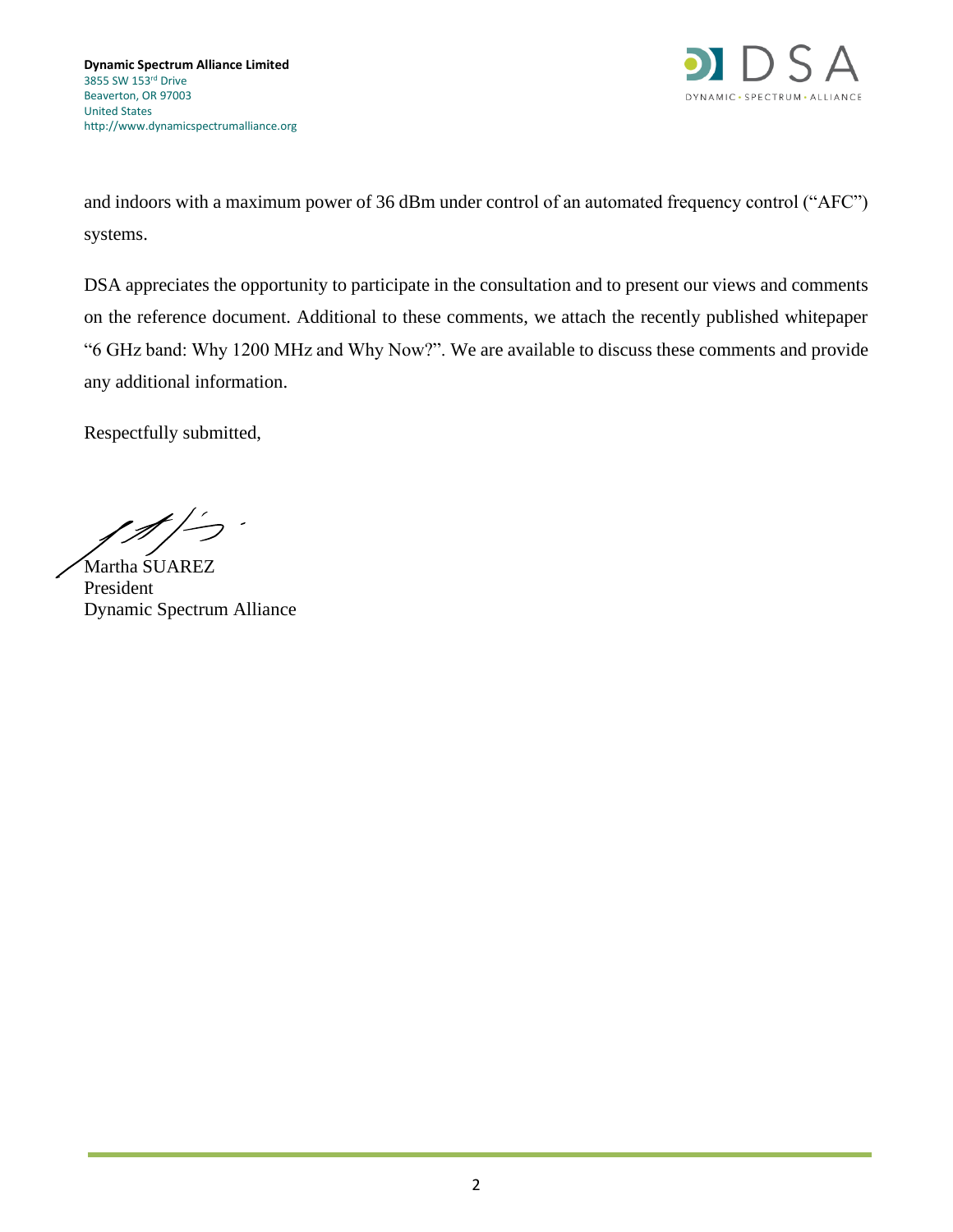

### **DSA COMMENTS TO THE PROPOSAL**

# **Part A – Creation of the Device Class Licence**

*24. Taking into account the above considerations given in paragraphs 16 to 23 above, the CA proposes to create a new WLAN Device Class Licence under section 7B(2) of the TO to regulate the use of WLAN devices operating in the designated 6 GHz band. The draft WLAN Device Class Licence is given at Appendix 2.* 

### **DSA Comments:**

DSA strongly supports the CA's proposal to create a class licence (hereinafter referred to as the "WLAN Device Class Licence") pursuant to section 7B(2) of the Telecommunications Ordinance (Cap. 106) ("TO"), regulating the use/possession of and trade in WLAN devices operating in the designated 6 GHz band ("6 GHz Devices").

#### *Frequency Band*

*25. As mentioned in paragraph 16 above, the CA proposes to make available the 5925 – 6425 MHz band for WLAN use in Hong Kong. Compared with the 663.5 MHz spectrum now provided in the existing 2.4 GHz and 5 GHz licence-exempted bands for WLAN use, the additional 500 MHz of spectrum in the 5925 – 6425 MHz band represents a significant increase (about 75%) in the supply of spectrum for supporting the development of WLAN applications.* 

#### **DSA Comments:**

DSA believes that the entire 1200 MHz of spectrum in the 6 GHz band is required to provide more capacity for innovative applications and meet the projected demand for mid-band WLANs and other uses such as 5G NR-U. With the full 6 GHz band, the RLAN industry can continue to play its important role in delivering broadband access, facilitating the IoT, and enriching experiences at work, home, and play.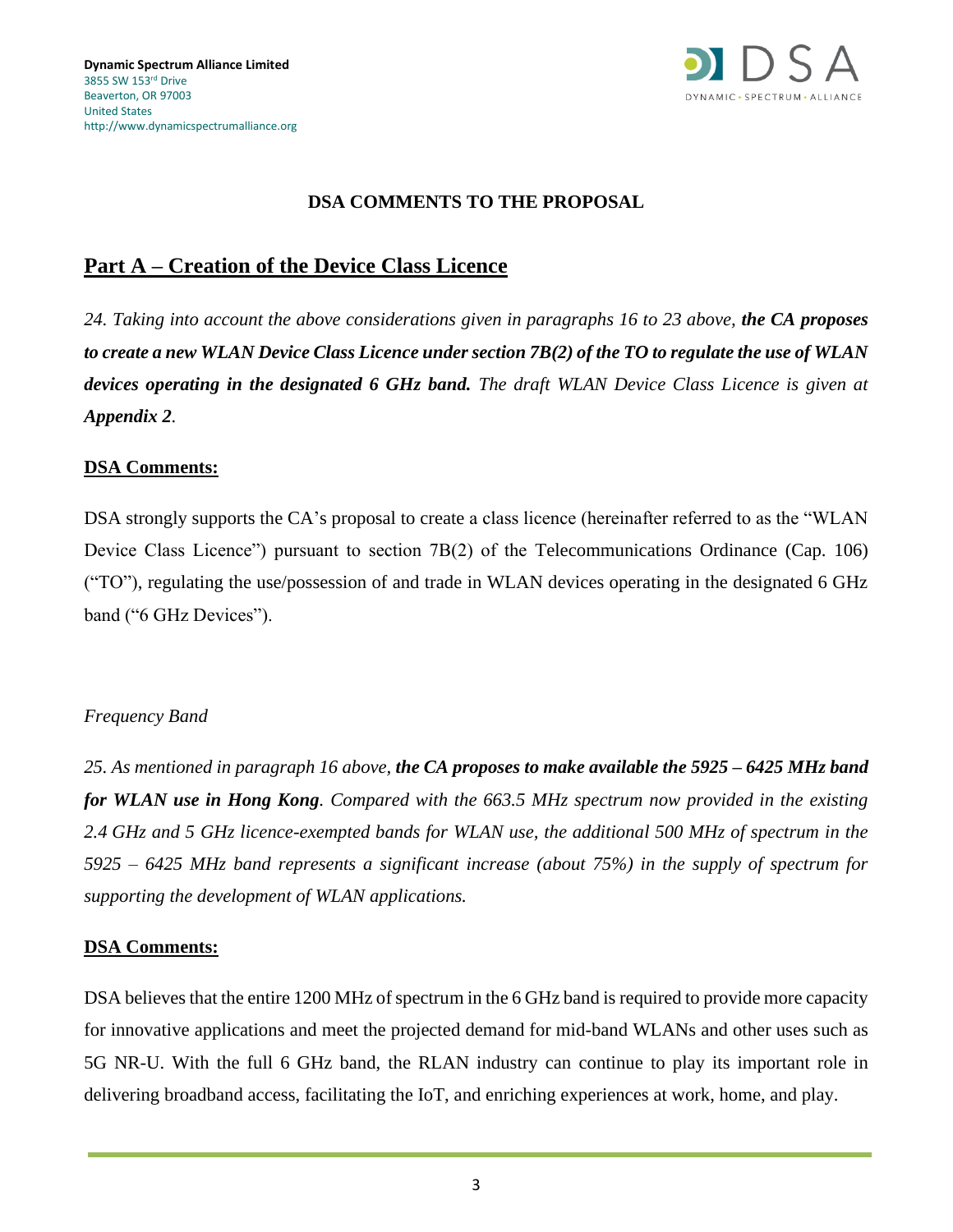

As broadband speeds to a residence continue to increase, a bottleneck is starting to appear in the link from the home's Wi-Fi access point to the user's Wi-Fi enabled device, especially in households where there are multiple Wi-Fi enabled devices in operation at the same time. This has become more evident globally during the time of the COVID pandemic. As parents work from home and children learn remotely, there are often multiple video conference applications open on multiple devices concurrently. This can amount to a considerable amount of RLAN bandwidth. If the CA makes available the entire 5925-7125 GHz band for WLAN, it would allow it to get out in front of this issue and ensure that the link from the homes access point to the Wi-Fi enabled device does not become the bottleneck in Hong Kong's residences.

The effect of enabling additional spectrum for Wi-Fi will also be relevant for launching IoT services. License exempt access to the entire band brings the opportunity for more effective spectrum use allowing support for new applications and laying the foundations for innovation.<sup>3</sup>

Additionally, there has been an increased demand for Internet access in light of the COVID-19 situation. The importance of WAS/RLAN use and substantial amount of Wi-Fi carried traffic has been exemplified during the COVID-19 lockdowns worldwide. The flexibility of Wi-Fi and the benefits it brings to digital economies have proven to be essential during the COVID-19 pandemic.<sup>4</sup>

Over the past year, DSA working with a company named ASSIA Inc. has collected data from mobile, fixed line, and home connections in North America and Europe. ASSIA is in a unique position to leverage the data that they gather globally from internet-access links, which are processed by their systems and used by their customers: 40 tier-1 ISPs representing approximately 100 million subscriber homes. The data largely emanate from access networks––both broadband to the home and Wi-Fi in the home. Our research shows that Wi-Fi traffic has steadily increased in the last few months and is poised to double every three years, pushing demand beyond the limits of today's Wi-Fi networks.<sup>5</sup> Hence, in the whitepaper

<sup>&</sup>lt;sup>3</sup> See "The crucial decision of enabling better and affordable connectivity through Wi-Fi and spectrum sharing", December 2020 [\(link\)](https://gtprn.org/2020/12/21/the-crucial-decision-of-enabling-better-and-affordable-connectivity-through-wi-fi-and-spectrum-sharing/)

<sup>4</sup> *See* "Covid-19 and the economic value of Wi-Fi. Katz", Jung and Callorda, December 2020.

<sup>5</sup> Full report available online a[t http://dynamicspectrumalliance.org/wp-content/uploads/2021/06/ASSIA-DSA-Summit-](http://dynamicspectrumalliance.org/wp-content/uploads/2021/06/ASSIA-DSA-Summit-Presentation-v7.8.pdf)[Presentation-v7.8.pdf.](http://dynamicspectrumalliance.org/wp-content/uploads/2021/06/ASSIA-DSA-Summit-Presentation-v7.8.pdf) The detailed presentation of this study is available b[y](https://youtu.be/oAj56wwxqys) [watching](https://youtu.be/oAj56wwxqys) or [downloading](https://bit.ly/2VmfbKl) the DSA 2021 Global Summit presentation.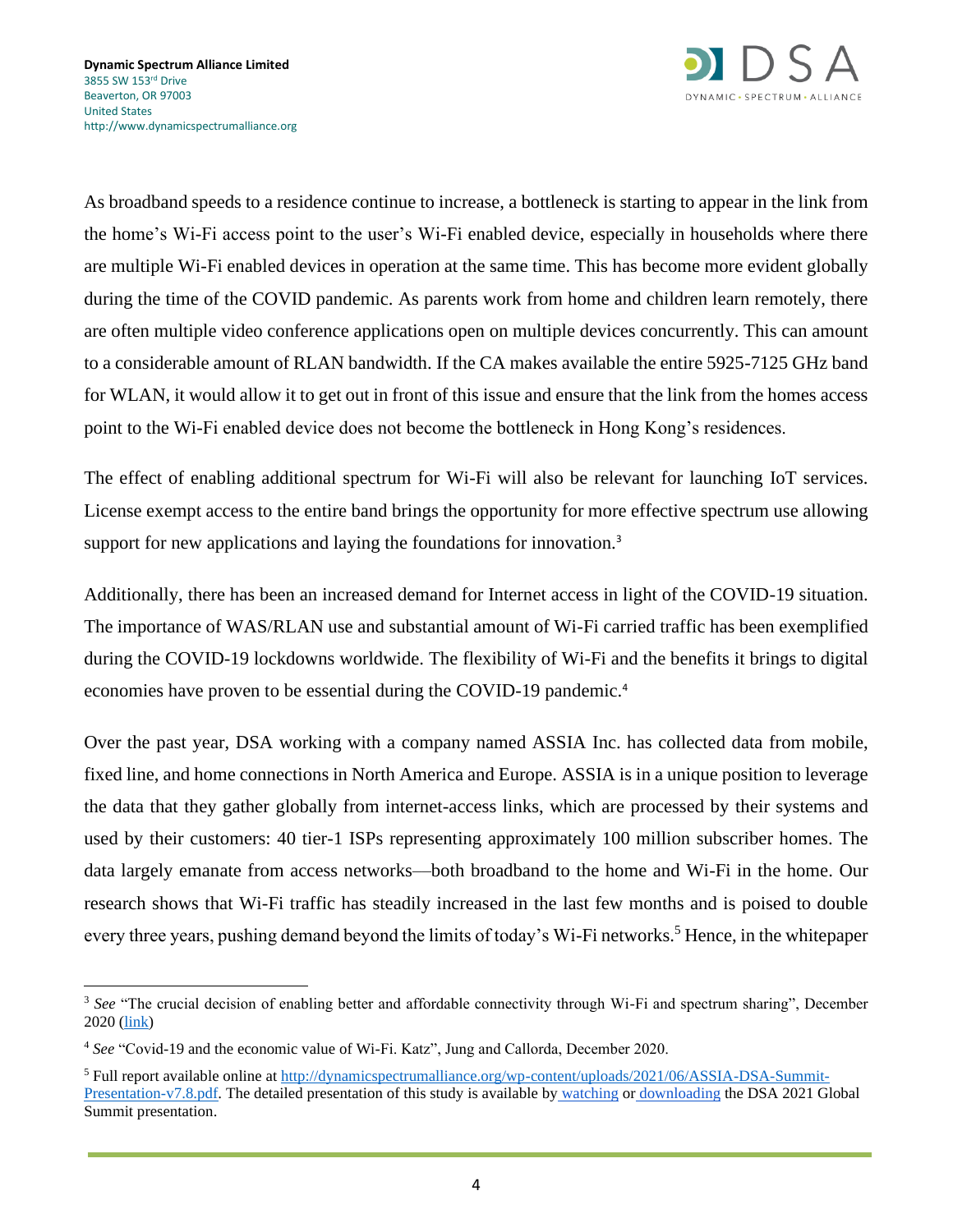

entitled "Lessons from the Assia Report on Wi-Fi and Broadband Data"<sup>6</sup>, it was concluded that the recent FCC 6 GHz Wi-Fi-spectrum allocation was already necessary for North America to keep pace with the expected quality of experience of video entertainment, remote work, telehealth, distance learning, and more. Wi-Fi spectrum use rapidly approaches an inflection point where demand for in-home bandwidth exceeds demand for to-home bandwidth. This fact challenges the ISPs' infrastructure-investment justification on fiber-to-the-home because the culprit behind subscriber-performance problems is the Wi-Fi spectrum-allocation limitations.

Now, on the enterprise applications, Wi-Fi 6E supports an evolving enterprise environment characterized by increased employee mobility within the premises, flexible workspaces, and distributed teams utilizing cloud-based storage and collaboration tools. Wi-Fi 6 technology was designed to handle heavy traffic environments with many different connected devices, providing greater capacity to enable more demanding and mission-critical applications requiring higher throughput and low latency.

DSA members have identified that a large and contiguous allocation of spectrum in the 5925-7125 MHz will support the wireless industry's need to migrate to multiple wide channels. Just as the cellular industry is migrating to 80 and 100 MHz channels of mid-band spectrum per operator to support 5G services, the next generations of license-exempt technologies (e.g., Wi-Fi 6E, Wi-Fi 7, and 5G NR-U) also utilize wider channel bandwidths. The additional 1.2 GHz of spectrum for Wi-Fi 6E would provide a roughly equivalent number of 80 MHz channels in 6 GHz band spectrum as there are 40 MHz channels in the 5 GHz band. For the first time, 80 MHz channel plans would be possible from a "best practices" perspective in dense deployments. Contiguous spectrum would also support seven 160 MHz wide channels and three nonoverlapping 320-MHz wide channels, which are expected with the next generation of Wi-Fi now going through the IEEE standardization process (i.e., IEEE 802.11be). On the other side, 500 MHz in the 5925- 6425 MHz would support only three 160 MHz wide channels and only one 320 MHz wide channel. Wi-Fi 7, which is currently being standardized in IEEE as 802.11be, relies on access to the greenfield spectrum of the entire 6 GHz band to deliver its greatest innovations. Intel has recently demonstrated that

<sup>6</sup> Available online at [http://dynamicspectrumalliance.org/wp-content/uploads/2021/11/Lessons-from-the-Assia-Report-on-](http://dynamicspectrumalliance.org/wp-content/uploads/2021/11/Lessons-from-the-Assia-Report-on-Wi-Fi-and-Broadband-Data.pdf)[Wi-Fi-and-Broadband-Data.pdf](http://dynamicspectrumalliance.org/wp-content/uploads/2021/11/Lessons-from-the-Assia-Report-on-Wi-Fi-and-Broadband-Data.pdf)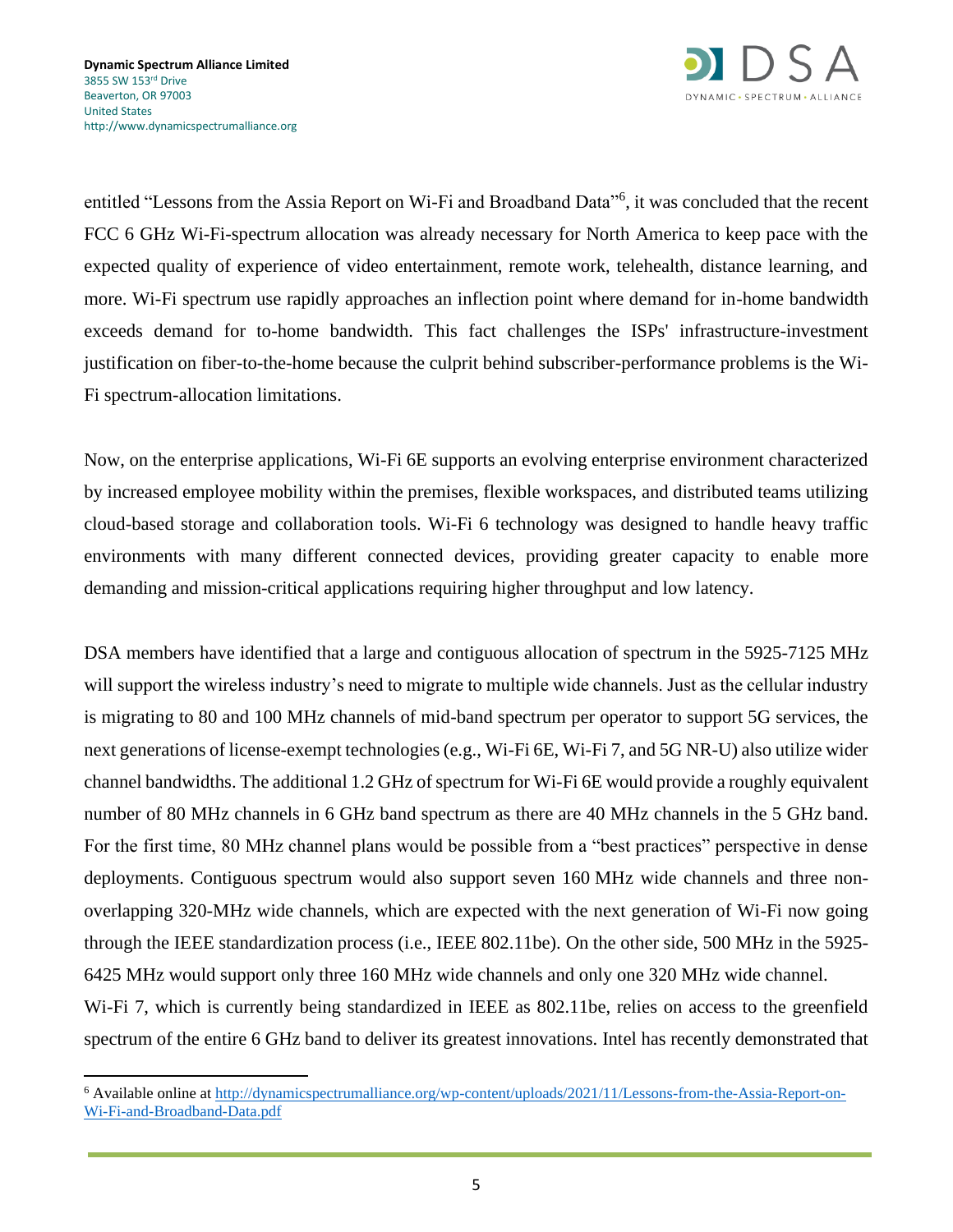

network performance for emerging delay-sensitive residential, enterprise, and industrial applications of Wi-Fi 7, such as AR/VR and industrial IoT, is impacted by the amount of available spectrum<sup>7</sup>. In isolated and lightly loaded scenarios with a single 320 MHz channel, the end-to-end delay of AR/VR packets can stay below the level of 10ms for 99.9% of the time. However, in environments characterized with moderate to high traffic load, e.g., enterprises, homes, hotspots, it is demonstrated that a single 320 MHz channel would not be able to maintain the end-to-end delay and reliability requirement of AR/VR applications. Only the availability of three non-overlapping 320 MHz channels would be able to cope with the increase in demand and keep the performance at acceptable levels even for highly loaded scenarios.

Other Wi-Fi 7 innovations are also important. This new generation of technology will operate at 4096 QAM and permit "multi-link operation" that can use the 2.4 GHz, 5 GHz, and 6 GHz spectrum bands simultaneously. Once standards are complete, these improvements will enable lower latency, higher throughput, and more deterministic networking capability (e.g., higher reliability or QoS) relative to Wi-Fi 6E. These features provide a step function increase in terms of enabling Wi-Fi to address immersive services with demanding QoS requirements for a larger number and diversity of applications, devices, and use cases, in particular those of industrial IoT. In addition, these improvements scale throughput capability to future upgrades in access network capacity (e.g., 10G Fiber, DOCSIS 4.0, Fixed Wireless) allowing the RLAN wireless network to evolve with the broadband access connections. However, if there is insufficient spectrum available to make Wi-Fi 7 capabilities compelling to someone purchasing a new AP, Wi-Fi 7 may not see widespread use.

### *Frequency Band*

*25. … As for the 6425 – 7125 MHz band, the CA will consider the use of this band, or parts thereof, for 5G services in Hong Kong subject to the outcome of WRC-23 and other considerations including coexistence with the incumbent services and frequency coordination with the neighbouring regions.*

<sup>7</sup> Article available online at<https://www.intel.com/content/www/us/en/wireless-network/spectrum-needs-of-wi-fi-7.html>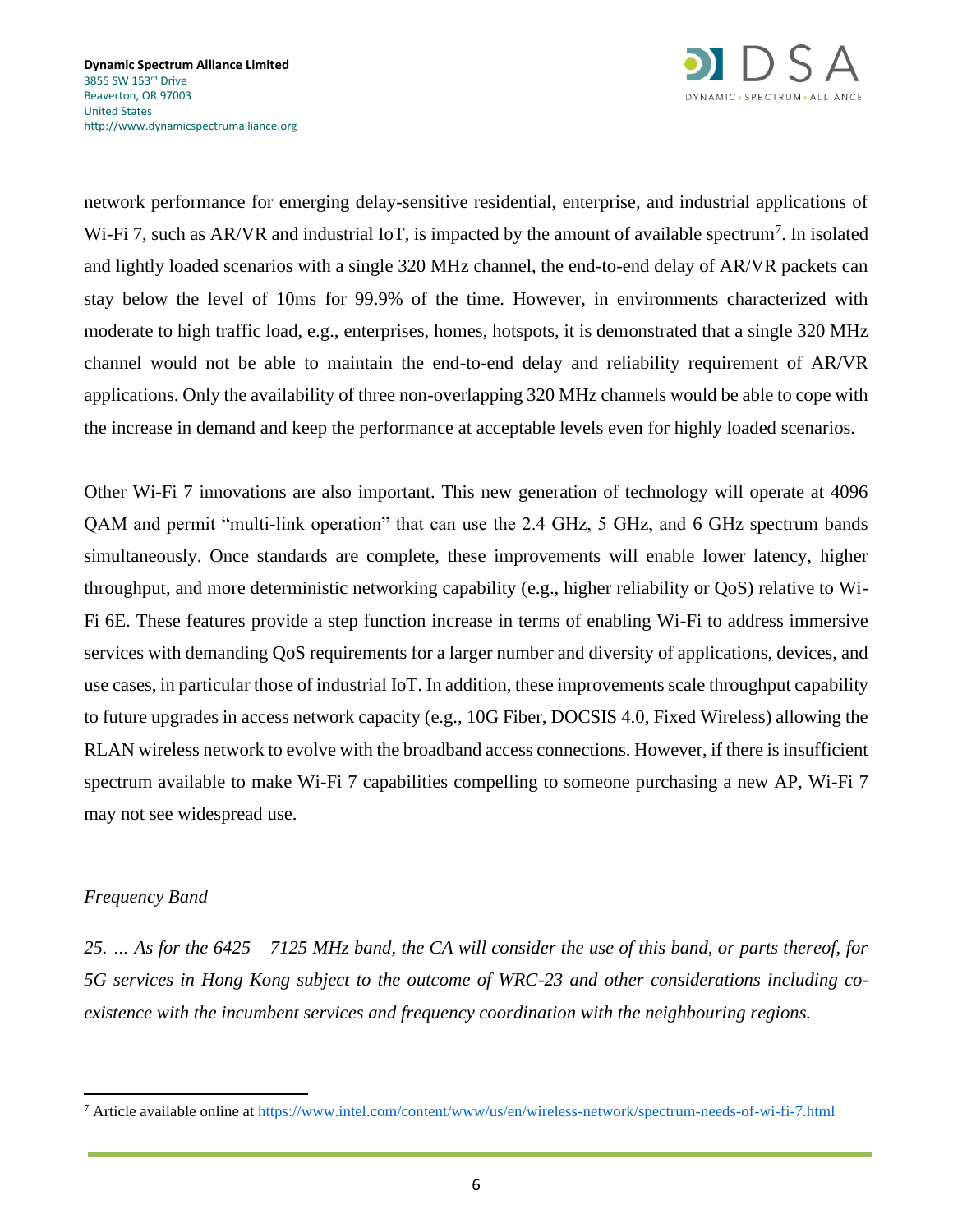

DSA believes that the highest and best use for the 6425-7125 MHz band is for Wireless Access Systems including Radio Local Area Networks (WAS/RLAN). WLAN/RLAN are expected to carry offload from cellular 5G technologies (total data offload to unlicensed going from 74% to 79% in 2022).<sup>8</sup> This will lower the costs of network deployment for mobile operators and for edge investment by neutral host and third-party providers. Importantly, it will also lower costs for consumers.

By every measure, the demand for spectrum for RLAN use continues to grow unabated, driven largely by mobile video. RLANs have many unique uses in residential and enterprise settings but also support licensed use. In fact, "Wi-Fi" offloading has increased with each generation of mobile wireless service. According to the Cisco Visual Networking Index: Global Mobile Data Traffic Forecast Update, 2017– 2022 White Paper, Wi-Fi offloading has increased from 30 percent of the traffic for 2G phones to 40 percent of the traffic on 3G phones, 59 percent of the traffic on 4G phones, and is expected to transport 71 percent of the traffic on 5G phones. Even an additional 500 MHz in the 5925-6425 MHz will not fully address this demand.

Now, regarding WRC-23 preparation, as indicated by CA in the consultation paper, WRC-23 is considering an IMT identification for 6425-7025 MHz in ITU Region 1 only and 7025-7125 MHz globally. This study question of agenda item 1.2 is probably most noteworthy as another marker of the regulatory direction of the band, because Regions 2 and 3 specifically explicitly declined to join in on the Region 1 coexistence study at the WRC-19.

There is no way of knowing in advance whether WRC-23 will identify the 6425-7025 MHz band for IMT in Region 1 or 7025-7125 MHz globally. Previous studies conducted between IMT and the Fixed Satellite Service in the 6 GHz did not support coexistence. Whether Advanced Antenna Systems turns out to be the elixir that allows previous views to be significantly changed, is to be determined. Additionally, not all sub-regions and Administrations within ITU Region 1 were supportive of studying the 6425-7025 MHz band for potential IMT identification heading into WRC-19, and even some of them are making studies

<sup>8</sup> *See* Cisco Systems, Cisco Visual Networking Index: Global Mobile Data Traffic Forecast Update, 2017-2022. [\(link\)](https://s3.amazonaws.com/media.mediapost.com/uploads/CiscoForecast.pdf)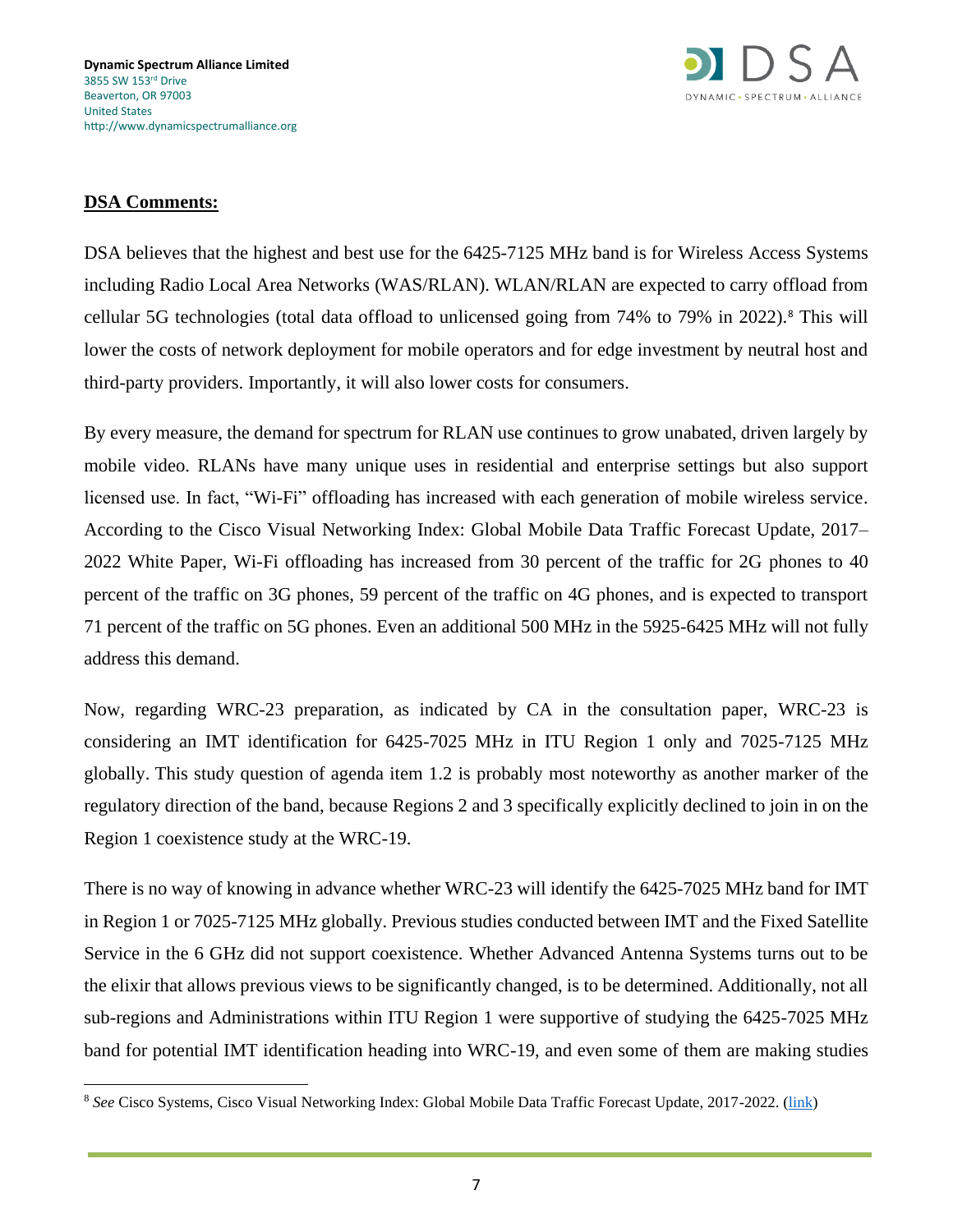

or have decided to make the entire 1200 MHz available for RLAN, 5G NR-U, and other license exempt uses, prior to WRC-23.

It is unnecessary for CA to wait for the outcome of WRC-23 – especially because Hong Kong is in ITU Region 3 where 6425-7025 MHz is not even being considered. With a high opportunity cost for failing to open the band to market-ready, license-exempt RLAN technologies, no obvious corresponding benefit to the public for reserving part of the band for yet-to-be-defined future IMT use, and serious and unresolved questions about the ability for IMT to coexist with 6 GHz incumbents (or, alternatively forcing the band to be cleared of incumbents) – opening the full 6 GHz band to license-exempt technologies immediately is the right policy decision.

Finally, as indicated by the CA, at the 6 GHz band there is no New Radio specification for standard FDD or TDD 3GPP technology. Under a class assignment, enabling license exempt access in Hong Kong, in addition to Wi-Fi 6E, operators can deploy 3GPP license-exempt technology – 5G NR-U – to extend their networks into unlicensed spectrum. Operators can use a 3GPP platform to take advantage of the 6 GHz band under a class assignment while delivering 5G services to their subscribers. NR-U was standardized in 3GPP Release 16 for 5925-7125 MHz and is available today. Technology-neutral rules would allow both technologies in the band.

### *Power Limits*

*Having regard to the technical standards and specifications being adopted or developed for Wi-Fi 6E devices on an international or regional level, the CA proposes to set out the power limits for WLAN use which are maximum equivalent isotropically radiated power of 24 dBm (250 mW) for indoor use; and 14 dBm (25 mW) for outdoor use. Such power limits are compatible with that of developed economies like Australia, the EU, New Zealand, and the UK, among others, which also open the designated 6 GHz band or parts thereof for WLAN use. With such arrangement, end-users in Hong Kong could benefit from more potential choices of 6 GHz Devices.*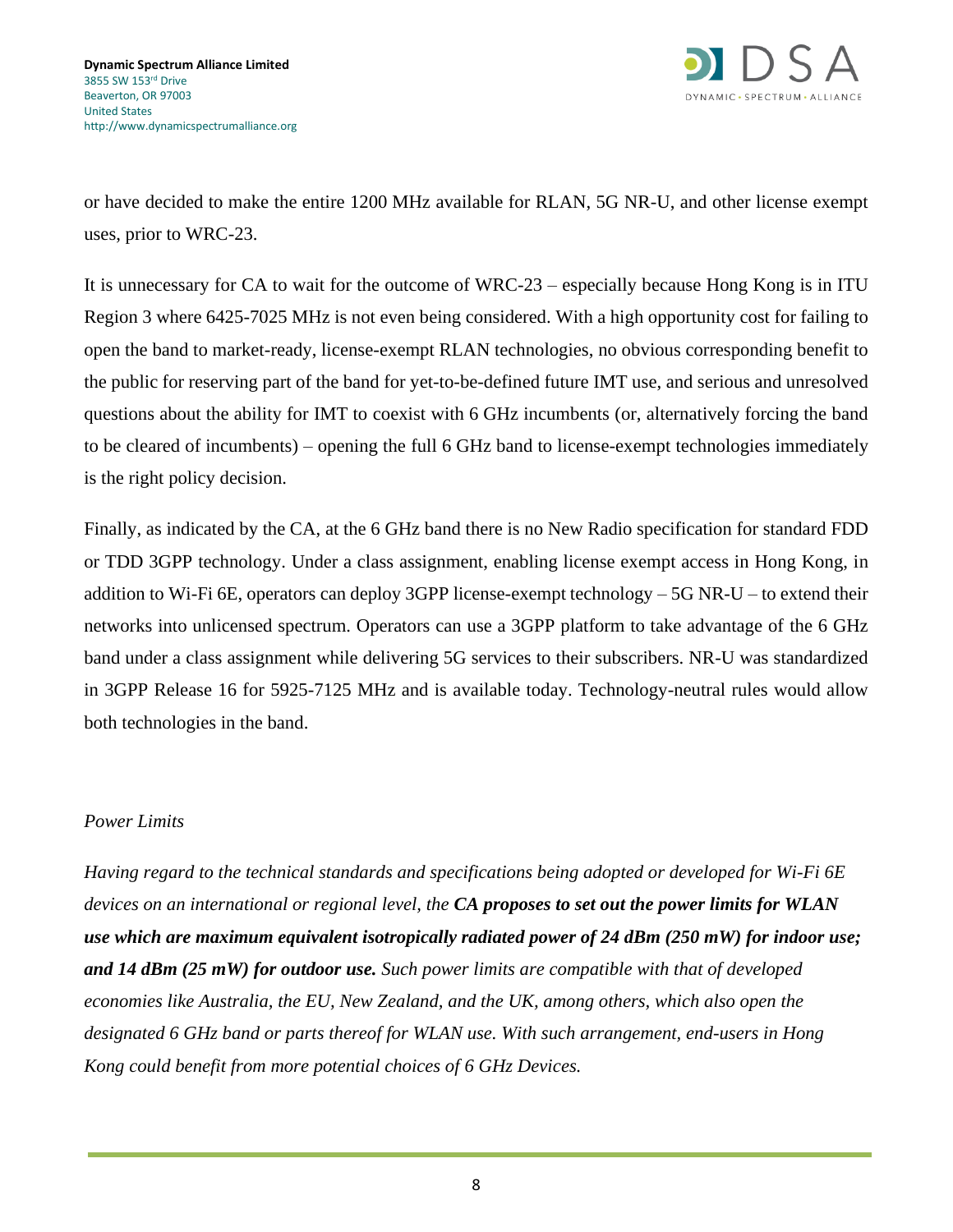

As recognized by the CA, there is considerable global momentum to make the entire 6 GHz band available for license-exempt use. In the Americas, the United States, Brazil, Canada, Chile, Peru, Costa Rica, Honduras, and Guatemala have already permitted license-exempt use across the entire 6 GHz band. Mexico, and Colombia had consultations that proposed to make the entire 1200 MHz available for licenseexempt use. In Europe, *ECC Decision 20(01): on the harmonised use of the frequency band 5945- 6425 MHz for Wireless Access Systems including Radio Local* was adopted and *the Commission Implementing Decision - C(2021)4240* was published in June this year.<sup>9</sup> Furthermore, recently the ECC adopted a new work item to study possible technical conditions under which Wireless Access Systems including Radio Local Area Networks (WAS/RLAN) could operate and coexist with existing services in the 6425-7125 MHz band, recognizing that the work in preparation for WRC-23 agenda item 1.2 will run independently from the work conducted under this work item. Saudi Arabia in region 1 has permitted license-exempt use across the entire 6 GHz band in the Kingdom and other administrations in the Middle East have had consultations on the future of the entire band or parts thereof for WLAN use. Finally, in Region 3, the Republic of Korea enabled license-exempt usage of the band, and other administrations like Australia, New Zealand and Malaysia have had consultations and are considering the entire band or parts thereof for WLAN use.

The DSA recommends CA to set out the power limits for WLAN use which are maximum equivalent isotropically radiated power of 30 dBm (1 W) for indoor use; and 17 dBm (50 mW) for outdoor use. Such power limits are compatible with the findings of the comprehensive studies of coexistence between Wi-Fi and incumbent users of the 5925-7125 MHz band conducted in the United States and Europe, <sup>10</sup> with

<sup>10</sup> *See CEPT Electronic Communications Committee. ECC Report 302, available at* 

<sup>9</sup> *See "6GHz harmonisation decision: more spectrum available for better and faster Wi-Fi" available at* [https://digital](https://digital-strategy.ec.europa.eu/en/library/6ghz-harmonisation-decision-more-spectrum-available-better-and-faster-wi-fi)[strategy.ec.europa.eu/en/library/6ghz-harmonisation-decision-more-spectrum-available-better-and-faster-wi-fi](https://digital-strategy.ec.europa.eu/en/library/6ghz-harmonisation-decision-more-spectrum-available-better-and-faster-wi-fi)

*[https://docdb.cept.org/download/cc03c766-35f8/ECC%20Report%20302.docx,](https://docdb.cept.org/download/cc03c766-35f8/ECC%20Report%20302.docx) ECC Report 316*: *Sharing studies assessing short-term interference from Wireless Access Systems including Radio Local Area Networks (WAS/RLAN) into Fixed Service in the frequency band 5925-6425 MHz*, May 21, 2020, *available at* [https://www.ecodocdb.dk/download/8951af9e-](https://www.ecodocdb.dk/download/8951af9e-1932/ECC%20Report%20316.pdf)[1932/ECC%20Report%20316.pdf;](https://www.ecodocdb.dk/download/8951af9e-1932/ECC%20Report%20316.pdf) and, *ECC Decision 20(01): On the harmonised use of the frequency band 5945-6425MHz for Wireless Access Systems including Radio Local*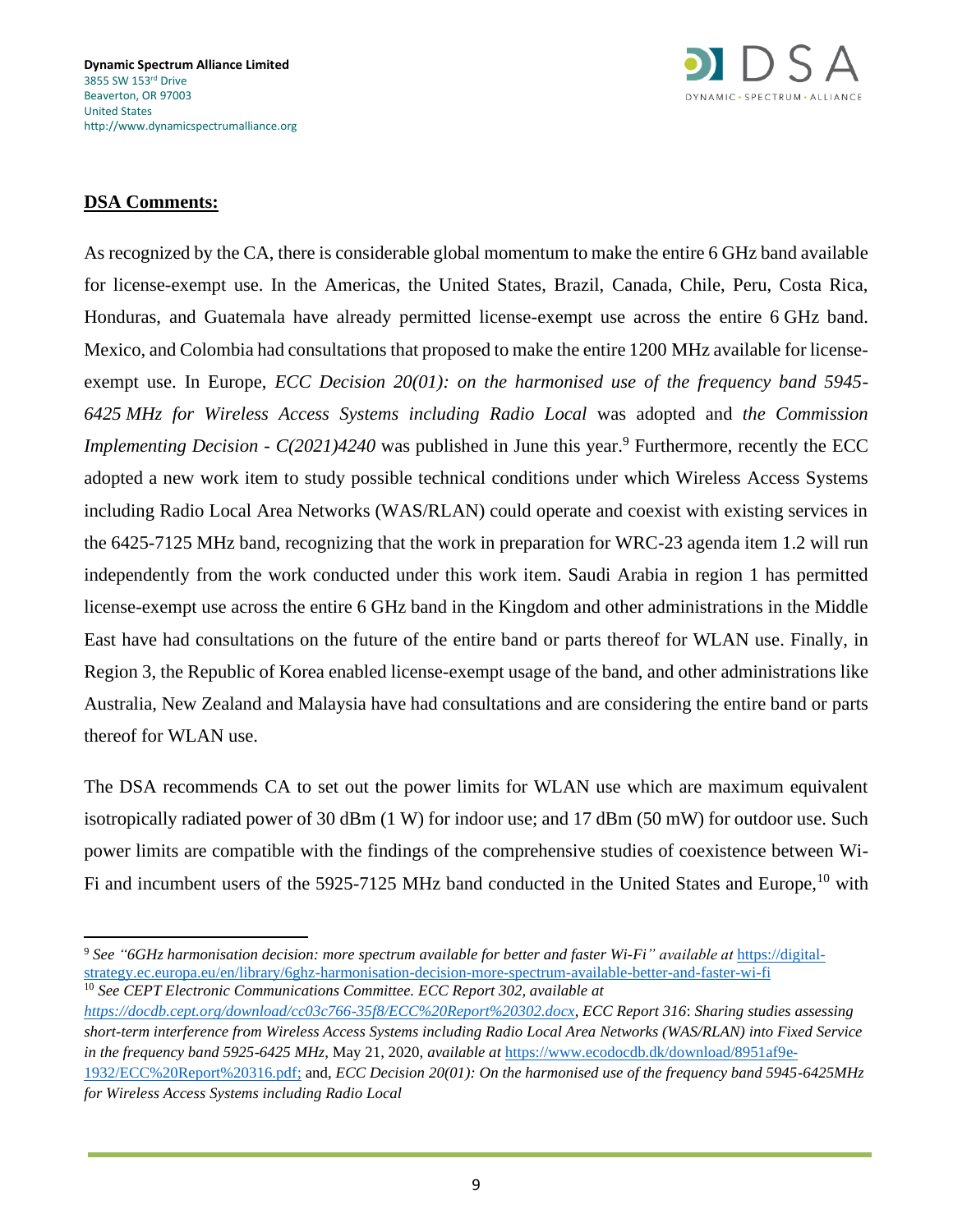

specific consideration given to the conditions specified by Ofcom in the  $UK<sup>11</sup>$  and the FCC in the United States.<sup>12</sup> These values enable improved performance for RLAN operation and protect incumbent services in the band.

Finally, DSA respectfully suggests CA consider in addition to the indoor and outdoor authorized apparatus, authorize Standard Power ("SP") devices that can operate both outdoors and indoors with a maximum power of 36 dBm under control of an automated frequency control ("AFC") system.

There are unique high-power indoor and outdoor RLAN operations that can benefit from this category of device. Since its founding in 2013, the DSA has been at the forefront of advancing automated dynamic shared spectrum technology and regulatory frameworks - from Television White Spaces to the Citizens Broadband Radio Service to the 6 GHz AFC – DSA has worked with regulators and industry around the world to drive adoption of proven shared spectrum techniques. In 2019, the DSA published *Automated Frequency Coordination: An Established Tool for Modern Spectrum Management* that describes this spectrum management continuum in greater detail.<sup>13</sup> The DSA would like to highlight that fourteen different Automated Frequency Coordination system initial proposals were submitted last month to the Federal Communications Commission in the United States, including several by members of the DSA. This strong showing of interest demonstrates industry's commitment to making the 6 GHz band available for new innovative applications while protecting incumbents. DSA members are well positioned to provide additional information or have further discussions with the CA about AFC adoption in Hong Kong.

- <sup>11</sup> Ofcom, *Statement: Improving spectrum access for Wi-Fi, Statement*, 4.51, (July 24, 2020), [\(https://www.ofcom.org.uk/consultations-and-statements/category-2/improving-spectrum-access-for-wi-fi](https://www.ofcom.org.uk/consultations-and-statements/category-2/improving-spectrum-access-for-wi-fi) (confirming that radiated power limits of 25 mW for VLP are "sufficient to manage the risk of interference").
- <sup>12</sup> Unlicensed Use of the 6 GHz Band, Report and Order and Further Notice of Proposed Rulemaking, ET Docket No. 18-295 (Apr. 24, 2020[\) https://ecfsapi.fcc.gov/file/0424167164769/FCC-20-51A1\\_Rcd.pdf.](https://ecfsapi.fcc.gov/file/0424167164769/FCC-20-51A1_Rcd.pdf)
- <sup>13</sup> *Automated Frequency Coordination: An Established Tool for Modern Spectrum Management*, Dynamic Spectrum Alliance, March 2019 [\(link\)](http://dynamicspectrumalliance.org/wp-content/uploads/2019/03/DSA_DB-Report_Final_03122019.pdf).

*Area Networks (WAS/RLAN)*, Annex 1, A1.2, Nov. 20, 2020,<https://docdb.cept.org/document/16737> (listing technical conditions for LPI and VLP in Europe) (*ECC Decision 20(01))*.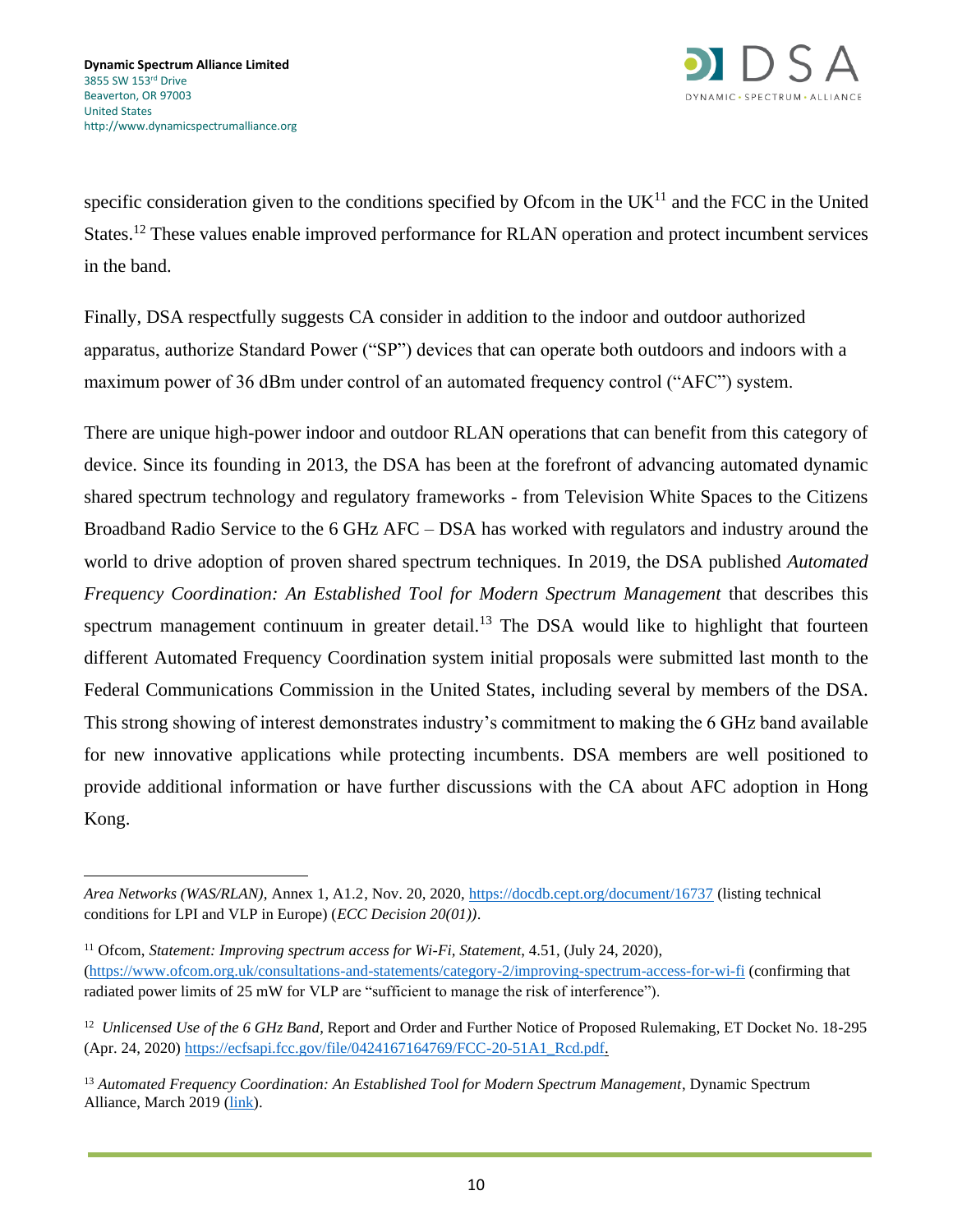

### *Certification Requirement*

*28. In view of the considerations given in paragraphs 18 to 21 above, the CA proposes to impose the compulsory certification requirement on APs covered by the WLAN Device Class Licence with a view to ensuring that such devices to be used in Hong Kong should comply with the relevant specification (i.e. HKCA 1081), in particular that they do not operate in the 6425 – 7125 MHz band which may be used for 5G services in Hong Kong in the future. It is the responsibility of manufacturers, suppliers or dealers to seek for certification of their concerned APs before they are launched in the Hong Kong market.* 

*29. It should be emphasised that the compulsory certification requirement does not apply to client devices, thus reducing the burden of the industry. As most smartphones, tablets and etc. may be in-built with 6 GHz Device for WLAN use, certification of such client devices remains voluntary following the same current practice for the 2.4/5 GHz Devices and it is incumbent on manufacturers, suppliers or dealers to ensure that their client devices of 6 GHz Devices comply with HKCA 1081.*

#### **DSA Comments:**

DSA insists on the opinion that the CA should make available the 5925 – 7125 MHz band for WLAN and other uses such 5G NR-U under this *Device Class Licence* in Hong Kong. With such approach, end-users could benefit from more potential choices of 6 GHz Devices that operate in the entire band and from the global ecosystem of existing equipment that is already available on the market. Indeed, Wi-Fi 6E chipsets and products are already available with more than 30 certified devices operating in the 1200 MHz of the 6 GHz band. More than one year ago, the U.S. Federal Communications Commission (FCC) certified the first Wi-Fi 6E chipset<sup>14</sup> and its first 6 GHz Wi-Fi device.<sup>15</sup> In early January of 2021, the Wi-Fi Alliance began certifying Wi-Fi 6E devices, paving the way for new gadgets that can transmit across the entire

<sup>&</sup>lt;sup>14</sup> See FCC, "Grant of equipment authorization QDS-BRCM1095 [\(link\)](https://apps.fcc.gov/oetcf/tcb/reports/Tcb731GrantForm.cfm?mode=COPY&RequestTimeout=500&tcb_code=&application_id=ll686%2BwlPnFzHQb6tru2vw%3D%3D&fcc_id=QDS-BRCM1095)".

<sup>&</sup>lt;sup>15</sup> See "Chairman Pai Statement on FCC Authorization of First 6 GHz Wi-Fi Device" (December 7, 2020). DOC-368593A1.pdf [\(fcc.gov\)](https://docs.fcc.gov/public/attachments/DOC-368593A1.pdf)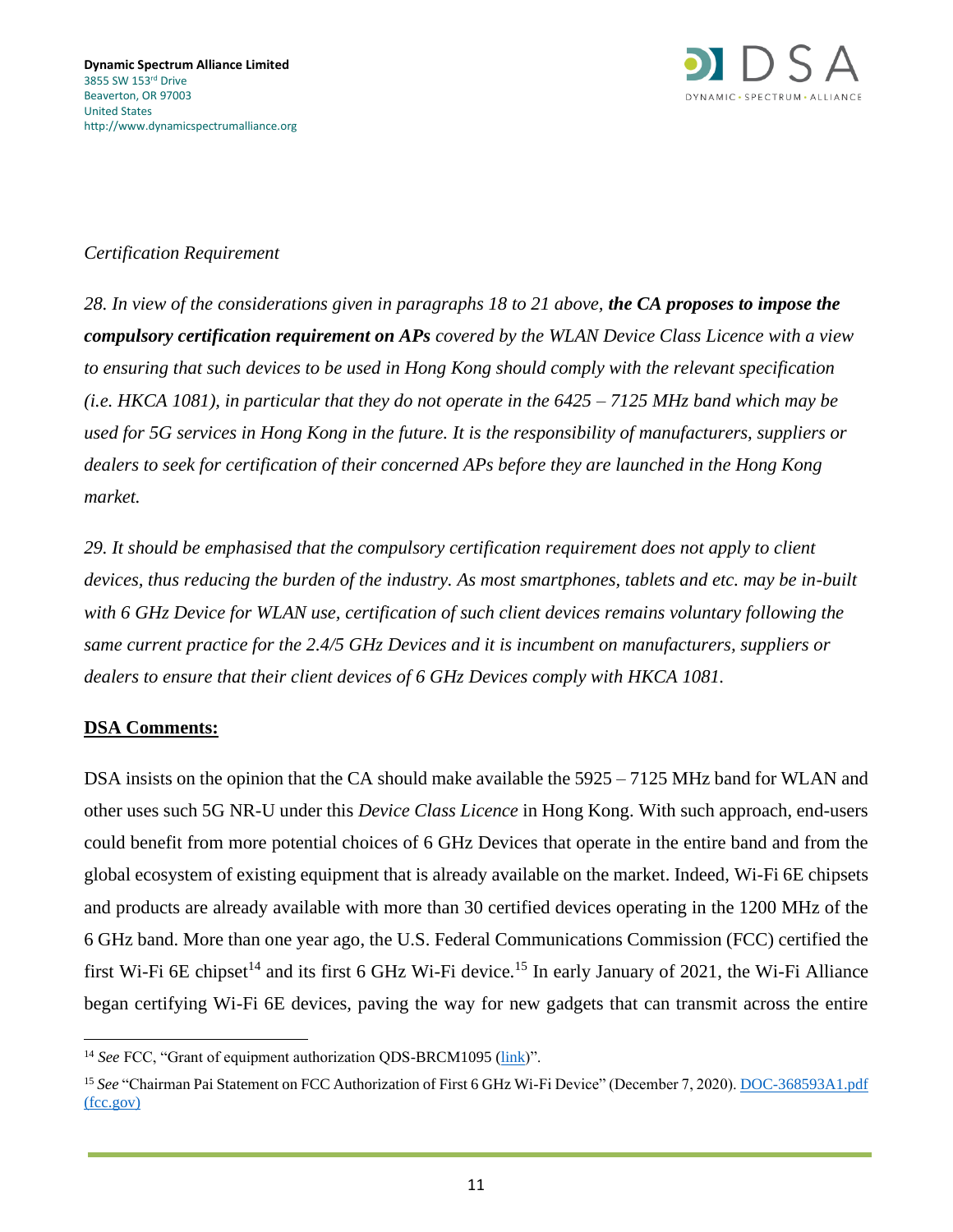

6 GHz band.<sup>16</sup> Wi-Fi 6E products have being announced at this year's (virtual) Consumer Electronics Show.<sup>17</sup> On January 14<sup>th</sup>, Samsung announced a new mobile phone that incorporated a Wi-Fi 6E client.<sup>18</sup> According to the Wi-Fi Alliance there are more than 60 Wi-Fi 6E certified devices, so clearly the Wi-Fi 6E ecosystem is ready and will continue to grow at an accelerated pace in the coming months.<sup>19</sup> The DSA believes that this proposed certification requirement on Access Points is unnecessary, and that a voluntary certification scheme would suffice. Furthermore, we agree with the CA that the certification requirement should not apply to client devices.

### *Labelling Requirement*

*30. In order to enable consumers to have an easy means of differentiating compliant APs from noncompliant APs, the CA proposes to impose the compulsory labelling requirement on the sale, including demonstration in the course of sale, of APs. That is, traders must ensure that their APs on sale have been certified and affixed with the CA Label. As in the past, OFCA would undertake enforcement actions against the sale of non-compliant APs, among others.* 

*31. Upon the creation of the WLAN Device Class Licence, OFCA would conduct education campaigns to provide information to the general public for better understanding of the WLAN Device Class Licence, and to procure and use only those compliant APs of 6 GHz Devices affixed with the CA Label.* 

<sup>&</sup>lt;sup>16</sup> See "Wi-Fi Alliance® delivers Wi-Fi 6E certification program" (January 7, 2021). Wi-Fi Alliance® delivers Wi-Fi 6E [certification program | Wi-Fi Alliance \(wi-fi.org\)](https://www.wi-fi.org/news-events/newsroom/wi-fi-alliance-delivers-wi-fi-6e-certification-program)

<sup>17</sup> *See* "Linksys Introduces Fastest and Most Powerful Wi-Fi 6E Mesh System and Enhanced Motion Detection" (January 11,2021). [https://www.prnewswire.com/news-releases/linksys-introduces-fastest-and-most-powerful-wi-fi-6e-mesh-system](https://www.prnewswire.com/news-releases/linksys-introduces-fastest-and-most-powerful-wi-fi-6e-mesh-system-and-enhanced-motion-detection-301205475.html)[and-enhanced-motion-detection-301205475.html;](https://www.prnewswire.com/news-releases/linksys-introduces-fastest-and-most-powerful-wi-fi-6e-mesh-system-and-enhanced-motion-detection-301205475.html) See "Nighthawk® Tri-Band WiFi 6E Router (up to 10.8Gbps) with new 6GHz band, NETGEAR Armor™" (January 11,2021). [AXE11000 WiFi Router \(netgear.com\);](https://www.netgear.com/home/wifi/routers/raxe500) *See* "TP-Link Unveils New Networking Offerings, Bringing a Blazing-Fast, Ultra-Secure Broadband Experience to Consumers and Businesses" (January 11, 2021). <https://www.tp-link.com/us/press/news/19331/> *;* .

<sup>&</sup>lt;sup>18</sup> Samsung Press Release, "Samsung Galaxy S21 Ultra: The Ultimate Smartphone Experience, Designed To Be Epic In Every Way". [https://news.samsung.com/global/samsung-galaxy-s21-ultra-the-ultimate-smartphone-experience-designed-to-be-epic](https://news.samsung.com/global/samsung-galaxy-s21-ultra-the-ultimate-smartphone-experience-designed-to-be-epic-in-every-way)[in-every-way](https://news.samsung.com/global/samsung-galaxy-s21-ultra-the-ultimate-smartphone-experience-designed-to-be-epic-in-every-way)

<sup>&</sup>lt;sup>19</sup> [https://www.wi-fi.org/product-finder-results?sort\\_by=certified&sort\\_order=desc&certifications=1335](https://www.wi-fi.org/product-finder-results?sort_by=certified&sort_order=desc&certifications=1335)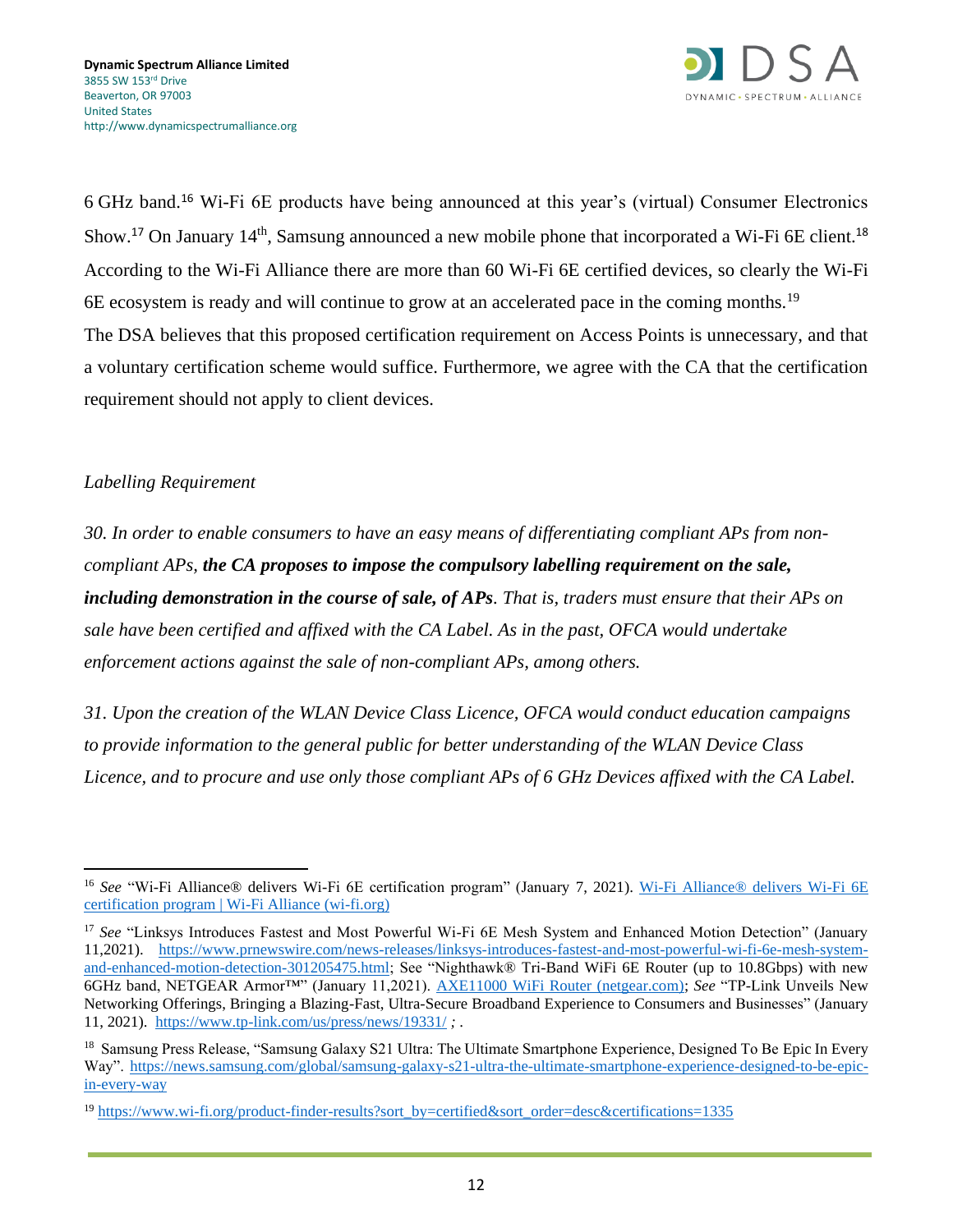

DSA agrees with the note that indicates that the compulsory labelling requirement does not apply to the use of 6 GHz Devices (APs or client devices) by the end-users for which labelling (after certification) remains voluntary, i.e. the same as the current practice for 2.4/5 GHz Devices. Furthermore, DSA believes that a labelling requirement for 6 GHz access point equipment as proposed by the CA should not be mandatory, but voluntary. Market-specific requirements for labelling add logistic complexity and do not necessarily address challenges of non-compliant products.

### *The WLAN Device Class Licence*

*33. According to the proposed WLAN Device Class Licence given at Appendix 2, a person is authorised to establish, maintain, possess, use, deal in the course of trade or business in or demonstrate, with a view to sale in the course of trade or business, 6 GHz Devices, without the need to apply for an individual licence. The major licence conditions and technical requirements set out in the proposed WLAN Device Class Licence are summarised below…*

### **DSA Comments:**

For the reasons exposed previously, DSA believes that items d) and e) should be removed.

## *Part B – Variation to the Existing PWLAN Service Class Licence*

#### *The Varied PWLAN Service Class Licence*

*34. Along with the creation of the proposed new WLAN Device Class Licence, the CA also proposes to vary the existing PWLAN Service Class Licence to add the designated 6 GHz band as a consequential change to authorise the provision of public WLAN services using the designated 6 GHz band.*